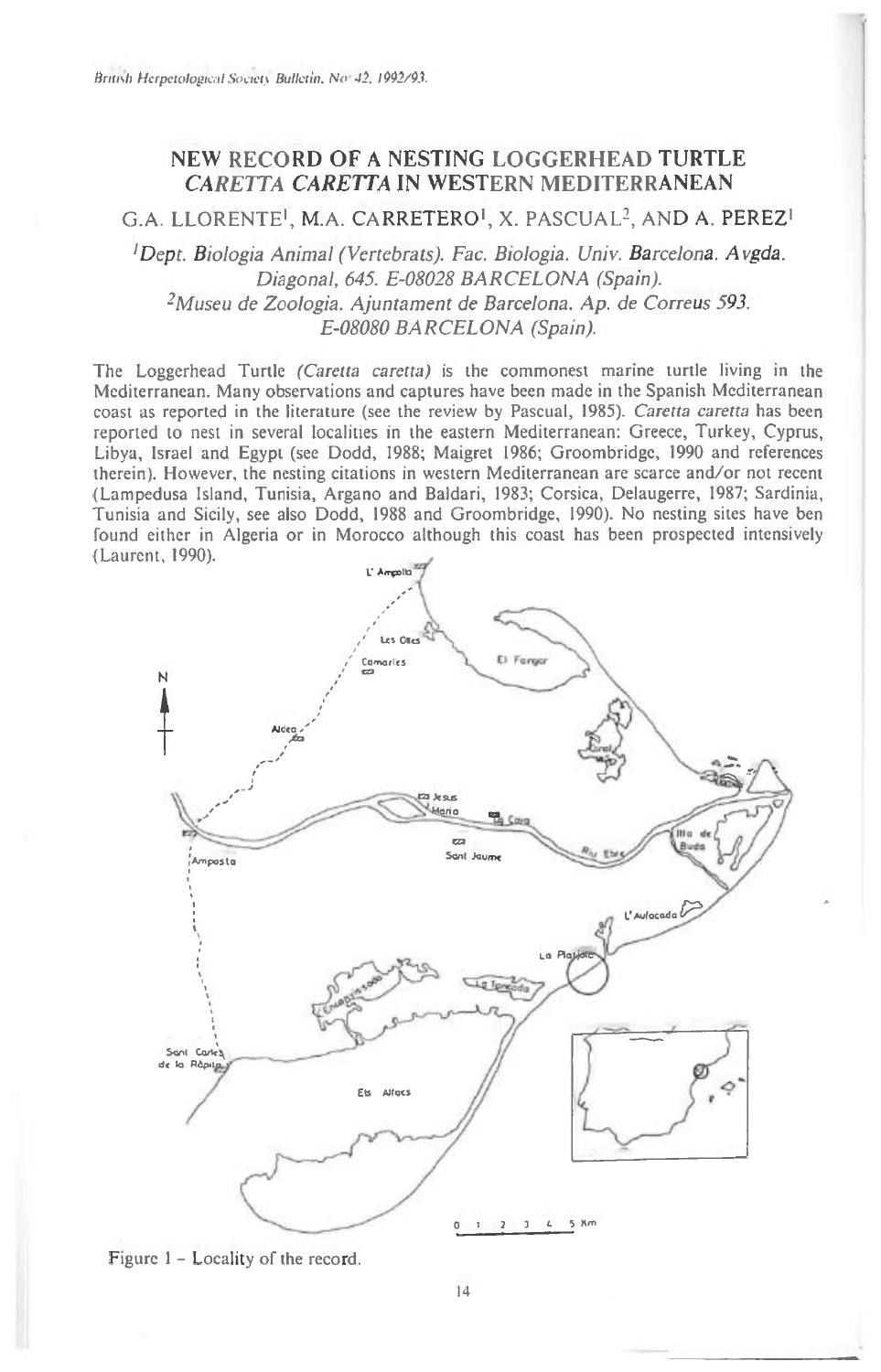On the Spanish coast, very few records have been registered during the last 100 years. Mayol (cited by Groombridge, 1990), points out that the low sand temperatures, the marine currents and the human disturbance could preclude the turtle nesting or the embryo development. Despite of that, a probable case of nesting was detected in Mar Menor (Murcia province, SE Spain) in 1870 and is reported by Salvador (1974). Since then, only an adult female was reported to be found in healthy condition on a beach near Málaga (Caminas, 1988).

In September 1990, a hatchling Loggerhead Turtle was found dead on ground on Eucaliptus beach, located in the south of the Ebro Delta near La Platjola lagoon (NE Spain, U.T.M. square 31TCF00 Fig. 1.). This site is close to a protected area: the Parc Natural del Delta de l'Ebre. No other hatchlings were detected at the same time. The specimen was picked up by an amateur naturalist and stored for two years in the DEPANA (Defensa del Patrimoni Natural) head office without publishing that information.

The specimen shows the yolk sac connected to the belly (Fig. 2). Some of its biometrial and meristic features are:

Carapace straight length: 34.10 mm Carapace straight width: 27.50 mm Plastron length: 24.90 mm Plastron width: 25.00 mm Numbe<sup>r</sup> of vertebral scutes: 6 Numbe<sup>r</sup> of costal scutes: 6 Numbe<sup>r</sup> of marginal scutes: right 13/left 12 Number of inframarginal scutes:  $3 (+ 1)$  small) Numbe' of prefrontal scales: 4

The animal was deposited in the collection of the Department of Animal Biology (Vertebrates) at the University of Barelona with the number DZBH-2687.

The presence of yolk sac seems to indicate that this animal is an unborn individual belonging to a clutch deposited on this beach. It is interesting to remark that the number of vertebral and costal scutes (6 in both cases, instead of 5) are higher than usual (Dodd, 1988).



Figure 2 — Hatchling of Loggerhead Turtle *(Caretta caretta)* found in Ebro Delta (Spain). Dorsal and ventral view.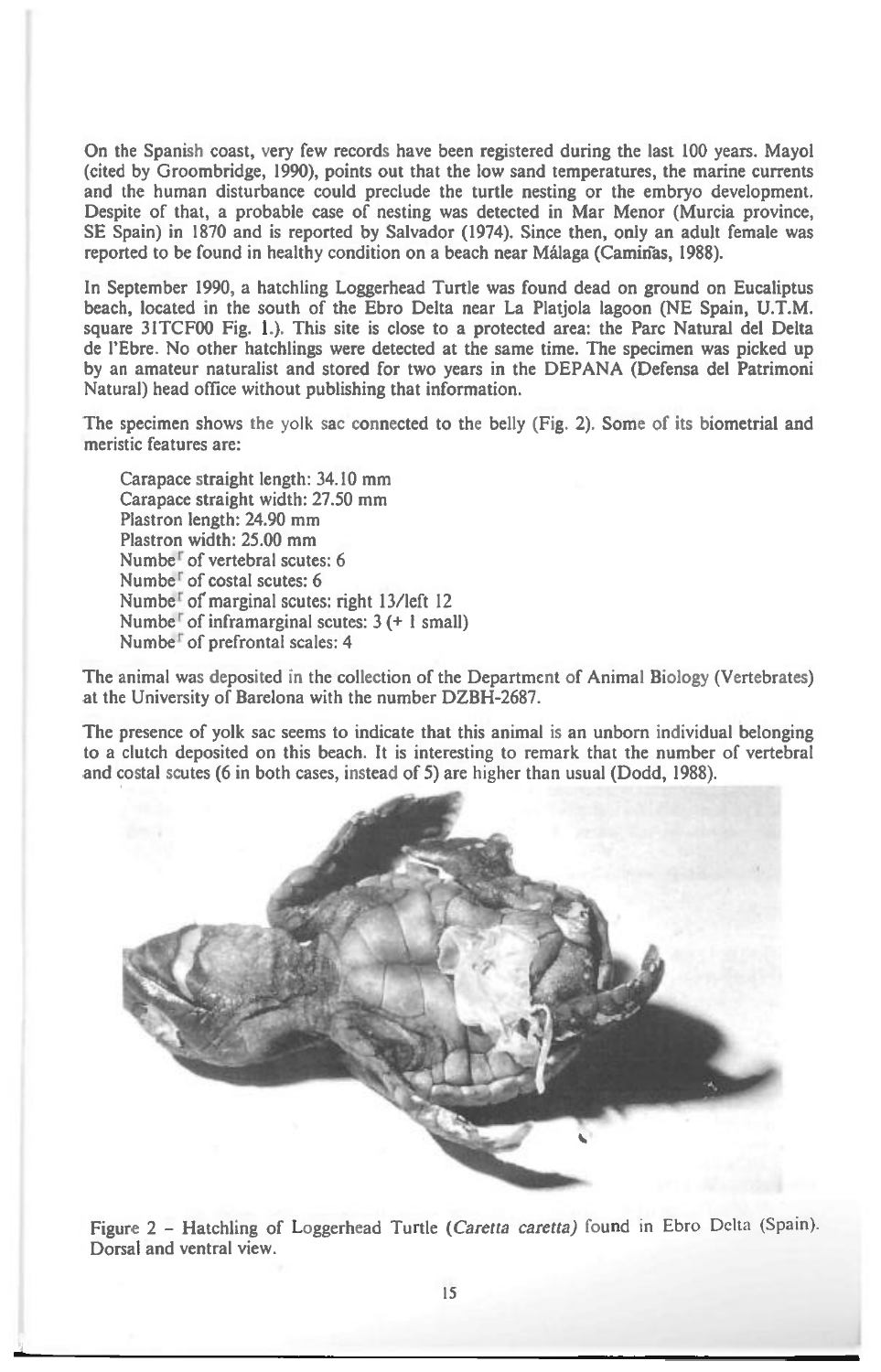

Additionally, a carapace of a young Loggerhead Turtle (less than 20 cm length) is conserved in the museum of the Ebro Delta Natural Park (Bertolero, pers. corn.). It was collected in 1991 on the outer coast of the Ebro Delta (no more details were provided).

The Ebro Delta is geologically very recent. The southern lobe completed its development during the XVIth century and the sand bar of Trabucador was formed only 100 years ago (Maldonado, 1977). The lack of historical references and complementary information in relation to these isolated records do not allow us to catalogue the Ebro Delta as a habitual nesting site. Nevertheless, further research should be carried out for any sign of nesting in order to envisage protection measures for this site.

## **ACKNOWLEDGEMENTS**

We would like to thank Jordi Bou, who picked up the animal, Vicente Fouces for the information and DEPANA for the cession of the specimen.

## **REFERENCES**

Argano, R. and Baldari, F. (1983). Status of Western Mediterranean Sea Turtles. *Rapp. Comm. Int. Mer Medit.* **28:** 233-235.

- J.A. (1988). Incidental captures of *Caretta caretta* **(L.)** with surface long-lines in the Wester Mediterranean. *Rapports et Procés-Verbaux des Réunions*. Condensés des *travaux present& lors du XXXI Congres-Assemblee Pleniere Athenes (Grece).* Volume 31(2): 285, V-III4. C.I.E.S.M., Monaco.
- Delaugerre, M. (1987). Statut des tortues marines de la Corse (et de la Mediterranee). *Vie et* Milieu 37 (3/4): 243-264.